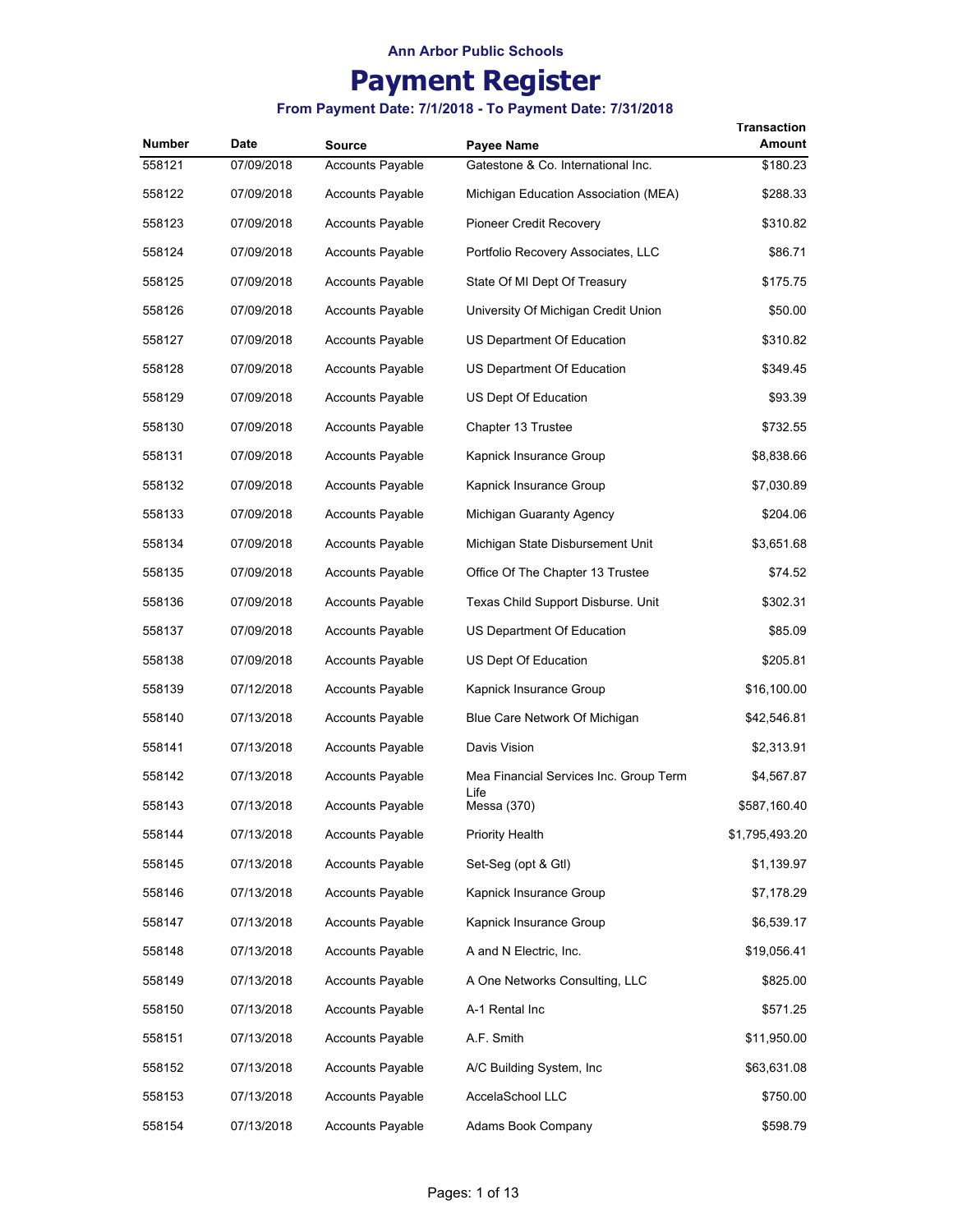# **Payment Register**

| 558155 | 07/13/2018 | <b>Accounts Payable</b> | <b>Advanced Education Inc</b>               | \$900.00       |
|--------|------------|-------------------------|---------------------------------------------|----------------|
| 558156 | 07/13/2018 | <b>Accounts Payable</b> | <b>Advanced Water Treatment</b>             | \$840.00       |
| 558157 | 07/13/2018 | Accounts Payable        | AM Services                                 | \$116,453.14   |
| 558158 | 07/13/2018 | <b>Accounts Payable</b> | Amazon.com LLC                              | \$235.97       |
| 558159 | 07/13/2018 | <b>Accounts Payable</b> | Andersen Material Handling                  | \$72.83        |
| 558160 | 07/13/2018 | <b>Accounts Payable</b> | Apple Computer Inc                          | \$16,964.47    |
| 558161 | 07/13/2018 | <b>Accounts Payable</b> | Apple Computer Inc Professional Service     | \$81.95        |
| 558162 | 07/13/2018 | <b>Accounts Payable</b> | Applied Imaging                             | \$22,222.00    |
| 558163 | 07/13/2018 | Accounts Payable        | Arbor Inspection Services, Llc              | \$285.00       |
| 558164 | 07/13/2018 | <b>Accounts Payable</b> | <b>ARC Document Solutions LLC</b>           | \$162.73       |
| 558165 | 07/13/2018 | <b>Accounts Payable</b> | Arch Environmental Group, Inc               | \$19,190.39    |
| 558166 | 07/13/2018 | <b>Accounts Payable</b> | AT&T                                        | \$60.69        |
| 558167 | 07/13/2018 | <b>Accounts Payable</b> | Aventric Technologies                       | \$443.00       |
| 558168 | 07/13/2018 | <b>Accounts Payable</b> | Barnes & Noble                              | \$85.62        |
| 558169 | 07/13/2018 | <b>Accounts Payable</b> | Binell Bros Cutlery & Grinding              | \$169.00       |
| 558170 | 07/13/2018 | <b>Accounts Payable</b> | <b>Blackboard Inc</b>                       | \$36,940.00    |
| 558171 | 07/13/2018 | <b>Accounts Payable</b> | Blanton, Robert, Jay                        | \$140.00       |
| 558172 | 07/13/2018 | Accounts Payable        | Blue Car; Blue Cab DBA                      | \$4,325.00     |
| 558173 | 07/13/2018 | Accounts Payable        | <b>British Elite Soccer Training LLC</b>    | \$1,632.00     |
| 558174 | 07/13/2018 | <b>Accounts Payable</b> | <b>BSN Corporation Sport Supply Group I</b> | \$5,000.00     |
| 558175 | 07/13/2018 | <b>Accounts Payable</b> | Busch's Valuland-Main St                    | \$606.62       |
| 558176 | 07/13/2018 | <b>Accounts Payable</b> | Camfil Michigan                             | \$128.68       |
| 558177 | 07/13/2018 | <b>Accounts Payable</b> | Care Transport Inc.                         | \$35,535.00    |
| 558178 | 07/13/2018 | <b>Accounts Payable</b> | <b>CDW Government LLC</b>                   | \$552.35       |
| 558179 | 07/13/2018 | <b>Accounts Payable</b> | CEI Michigan LLC                            | \$1,267,167.13 |
| 558180 | 07/13/2018 | Accounts Payable        | Chartwells, Compass Group USA               | \$532,210.50   |
| 558181 | 07/13/2018 | Accounts Payable        | Cintas                                      | \$3,680.83     |
| 558182 | 07/13/2018 | Accounts Payable        | Cintas                                      | \$575.00       |
| 558183 | 07/13/2018 | Accounts Payable        | Cleanlites Recycling, Inc.                  | \$383.70       |
| 558184 | 07/13/2018 | Accounts Payable        | Commemorative Brands, Inc Dba: Balfour      | \$69.00        |
| 558185 | 07/13/2018 | <b>Accounts Payable</b> | Community High School Petty Cash Or         | \$187.10       |
| 558186 | 07/13/2018 | <b>Accounts Payable</b> | <b>Complete Production System Inc</b>       | \$5,165.10     |
| 558187 | 07/13/2018 | Accounts Payable        | Conner, Sarah                               | \$11.00        |
| 558188 | 07/13/2018 | <b>Accounts Payable</b> | Constellation New Energy Gas                | \$265,523.30   |
| 558189 | 07/13/2018 | Accounts Payable        | <b>Crawford Door Sales</b>                  | \$1,457.00     |
| 558190 | 07/13/2018 | <b>Accounts Payable</b> | Daly Merritt Insurance Services             | \$719.00       |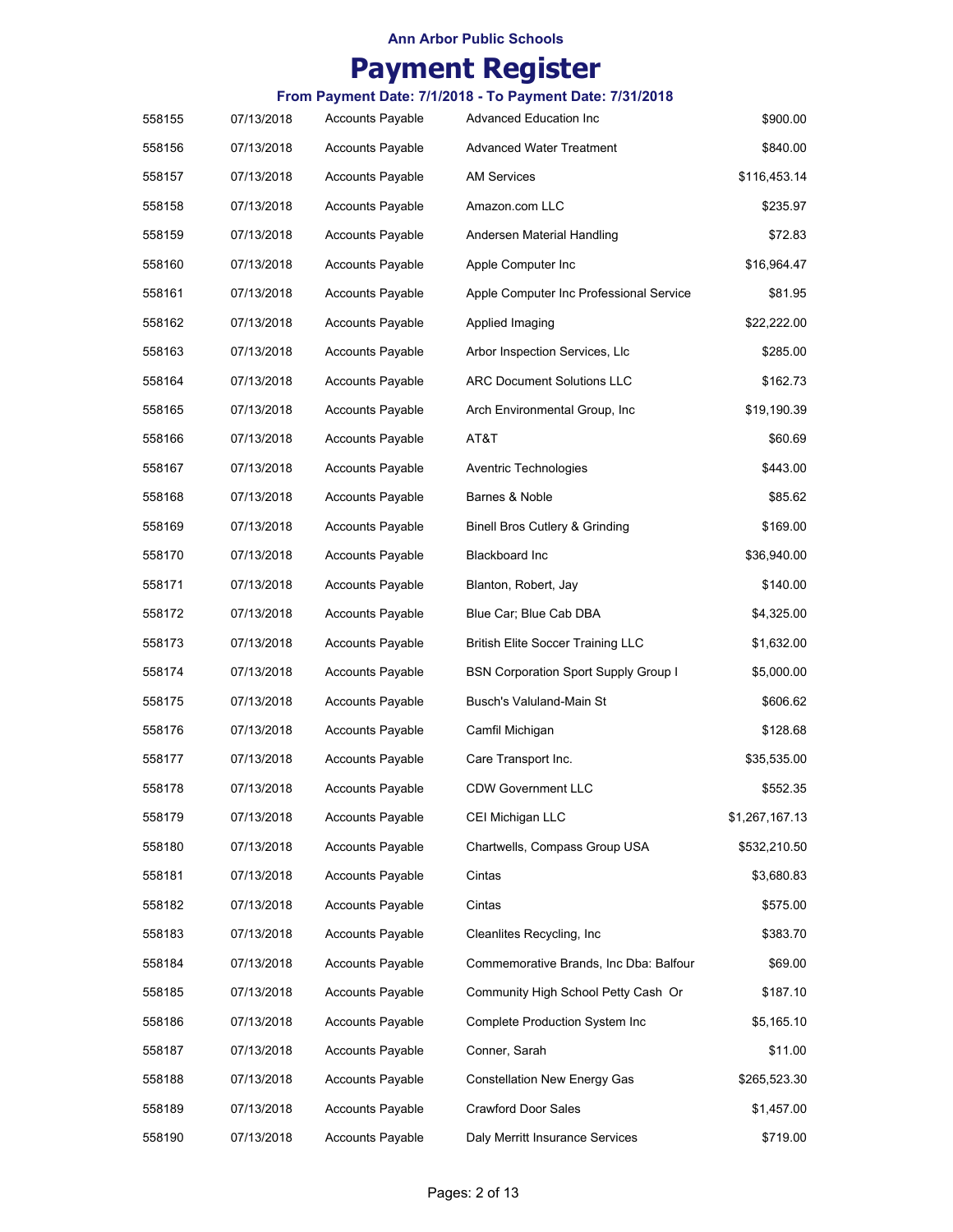# **Payment Register**

| 558191 | 07/13/2018 | <b>Accounts Payable</b> | David Poole DBA D Poole                 | \$6,900.00   |
|--------|------------|-------------------------|-----------------------------------------|--------------|
| 558192 | 07/13/2018 | <b>Accounts Payable</b> | Deaf Community Advocacy Network         | \$1,970.00   |
| 558193 | 07/13/2018 | <b>Accounts Payable</b> | Detmer, Carol                           | \$200.00     |
| 558194 | 07/13/2018 | <b>Accounts Payable</b> | Detroit Edison Or Dte Energy            | \$58,538.37  |
| 558195 | 07/13/2018 | <b>Accounts Payable</b> | Discovery Education, Inc.               | \$24,000.00  |
| 558196 | 07/13/2018 | <b>Accounts Payable</b> | Dollar Bill Copying                     | \$3,592.53   |
| 558197 | 07/13/2018 | <b>Accounts Payable</b> | DreamBox Learning                       | \$350.00     |
| 558198 | 07/13/2018 | <b>Accounts Payable</b> | Dte Energy                              | \$223.05     |
| 558199 | 07/13/2018 | <b>Accounts Payable</b> | Durham School Services LP               | \$53,213.61  |
| 558200 | 07/13/2018 | <b>Accounts Payable</b> | Ed Haass Sales Company                  | \$2,125.50   |
| 558201 | 07/13/2018 | <b>Accounts Payable</b> | Edgenuity, Inc.                         | \$55,000.00  |
| 558202 | 07/13/2018 | <b>Accounts Payable</b> | Emmer, Laura                            | \$60.30      |
| 558203 | 07/13/2018 | <b>Accounts Payable</b> | EMU                                     | \$2,500.00   |
| 558204 | 07/13/2018 | <b>Accounts Payable</b> | <b>EMU Convocation Center</b>           | \$201.27     |
| 558205 | 07/13/2018 | <b>Accounts Payable</b> | <b>EMU Convocation Center</b>           | \$9,644.27   |
| 558206 | 07/13/2018 | <b>Accounts Payable</b> | Enterprise Rent-A-Car                   | \$908.36     |
| 558207 | 07/13/2018 | <b>Accounts Payable</b> | Eta Hand2mind                           | \$1,683.19   |
| 558208 | 07/13/2018 | <b>Accounts Payable</b> | <b>Federal Express Corporation</b>      | \$121.58     |
| 558209 | 07/13/2018 | <b>Accounts Payable</b> | Felix Thomas                            | \$18,500.00  |
| 558210 | 07/13/2018 | <b>Accounts Payable</b> | Ferguson Enterprises, Inc.              | \$5,863.15   |
| 558211 | 07/13/2018 | <b>Accounts Payable</b> | Fiber Link Inc.                         | \$1,053.24   |
| 558212 | 07/13/2018 | <b>Accounts Payable</b> | Filemaker Inc                           | \$21,000.00  |
| 558213 | 07/13/2018 | <b>Accounts Payable</b> | Fingerle Lumber Co.                     | \$399.58     |
| 558214 | 07/13/2018 | <b>Accounts Payable</b> | Flipside Art Studio, LLC                | \$11,639.33  |
| 558215 | 07/13/2018 | <b>Accounts Payable</b> | Follett School Solutions, Inc.          | \$741.39     |
| 558216 | 07/13/2018 | <b>Accounts Payable</b> | Franklin Covey                          | \$2,758.90   |
| 558217 | 07/13/2018 | <b>Accounts Payable</b> | <b>G-Powers Training</b>                | \$1,599.05   |
| 558218 | 07/13/2018 | <b>Accounts Payable</b> | Gaus Systems LLC                        | \$7,200.00   |
| 558219 | 07/13/2018 | <b>Accounts Payable</b> | Goyette Mechanical Co                   | \$123,540.00 |
| 558220 | 07/13/2018 | <b>Accounts Payable</b> | Goyette Mechanical Co                   | \$749.69     |
| 558221 | 07/13/2018 | <b>Accounts Payable</b> | Graduate Service Inc.                   | \$720.00     |
| 558222 | 07/13/2018 | <b>Accounts Payable</b> | Grainger                                | \$3,088.80   |
| 558223 | 07/13/2018 | <b>Accounts Payable</b> | Great Lakes Environmental Service, Inc. | \$22,992.00  |
| 558224 | 07/13/2018 | <b>Accounts Payable</b> | Gvp-Sports Network Inc.                 | \$1,765.00   |
| 558225 | 07/13/2018 | <b>Accounts Payable</b> | H.V. Burton Company                     | \$5,483.92   |
| 558226 | 07/13/2018 | Accounts Payable        | <b>Heaney General Contracting</b>       | \$42,279.91  |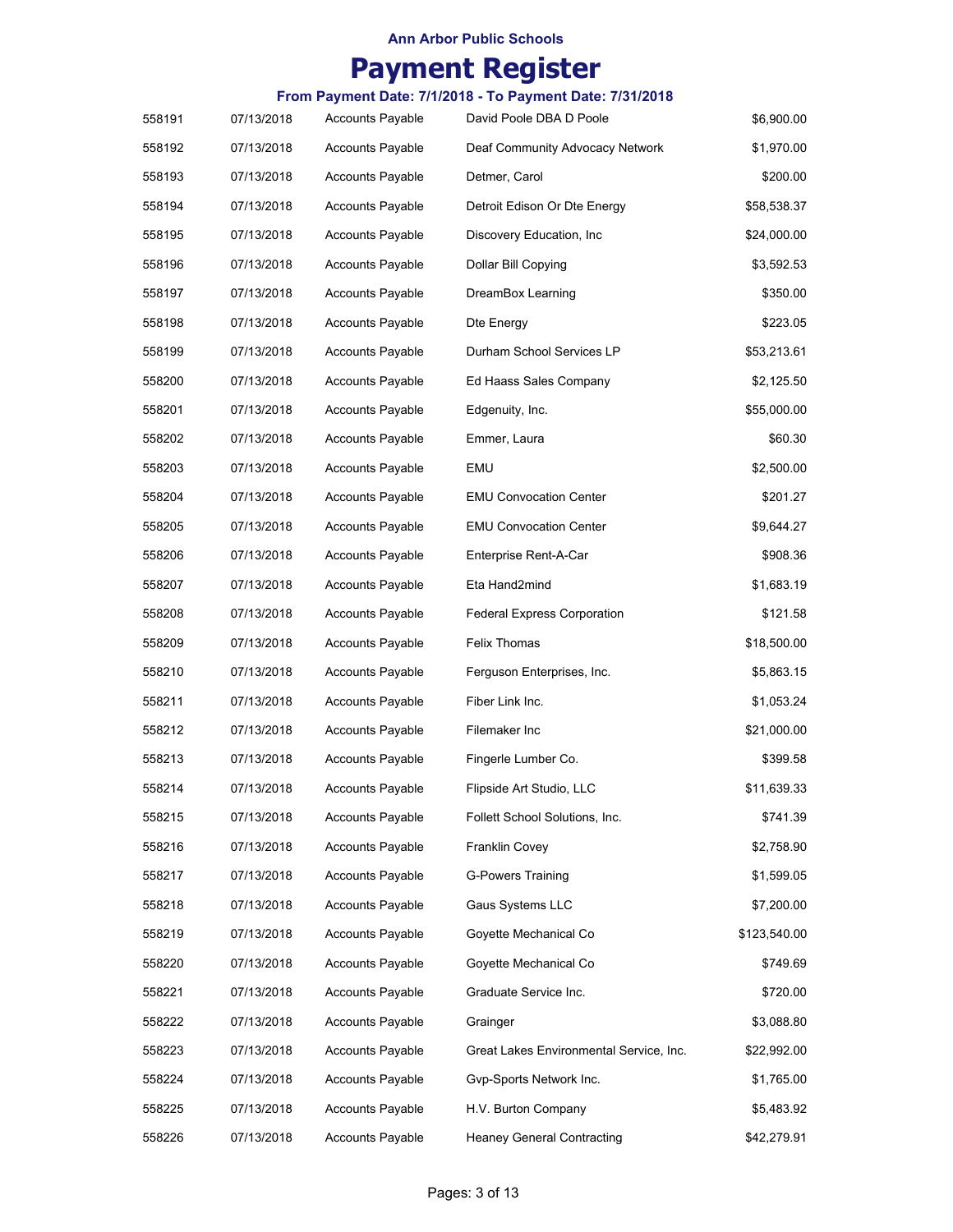# **Payment Register**

| 558227 | 07/13/2018 | <b>Accounts Payable</b> | Herff-Jones                                       | \$15.75     |
|--------|------------|-------------------------|---------------------------------------------------|-------------|
| 558228 | 07/13/2018 | <b>Accounts Payable</b> | Hudson Mills Metropark Golf Course                | \$60.00     |
| 558229 | 07/13/2018 | <b>Accounts Payable</b> | Huron Sign Company                                | \$630.00    |
| 558230 | 07/13/2018 | <b>Accounts Payable</b> | IDN- Hardware Sales Inc.                          | \$4,771.10  |
| 558231 | 07/13/2018 | <b>Accounts Payable</b> | Impressive Promotional Products, LLC              | \$834.00    |
| 558232 | 07/13/2018 | <b>Accounts Payable</b> | Inspired By Science, LLC                          | \$11,852.99 |
| 558233 | 07/13/2018 | <b>Accounts Payable</b> | Integrated Design Soutions, LLC                   | \$1,028.99  |
| 558234 | 07/13/2018 | <b>Accounts Payable</b> | International Baccalaureate Organization          | \$6,570.00  |
| 558235 | 07/13/2018 | <b>Accounts Payable</b> | Inventive Technology, Inc                         | \$22,476.20 |
| 558236 | 07/13/2018 | <b>Accounts Payable</b> | J W Pepper & Sons, Inc                            | \$664.20    |
| 558237 | 07/13/2018 | <b>Accounts Payable</b> | J.C. Ehrlich Pest Control                         | \$500.00    |
| 558238 | 07/13/2018 | <b>Accounts Payable</b> | Jacobs, Jennifer                                  | \$274.23    |
| 558239 | 07/13/2018 | <b>Accounts Payable</b> | Jaxxon Promotions, Inc.                           | \$1,136.09  |
| 558240 | 07/13/2018 | <b>Accounts Payable</b> | Jedinak, John                                     | \$500.00    |
| 558241 | 07/13/2018 | <b>Accounts Payable</b> | Johnson Controls Inc                              | \$5,547.94  |
| 558242 | 07/13/2018 | <b>Accounts Payable</b> | Jostens, Inc                                      | \$968.02    |
| 558243 | 07/13/2018 | <b>Accounts Payable</b> | Jostens, Inc                                      | \$7,065.07  |
| 558244 | 07/13/2018 | <b>Accounts Payable</b> | Kalamazoo College Financial Aid                   | \$6,000.00  |
| 558245 | 07/13/2018 | <b>Accounts Payable</b> | Kalpa Systems, Inc.                               | \$9,757.44  |
| 558246 | 07/13/2018 | <b>Accounts Payable</b> | Kathy Baker                                       | \$3,320.00  |
| 558247 | 07/13/2018 | <b>Accounts Payable</b> | Kone Incorporated                                 | \$935.93    |
| 558248 | 07/13/2018 | <b>Accounts Payable</b> | Konica Minolta Business Solutions                 | \$769.57    |
| 558249 | 07/13/2018 | <b>Accounts Payable</b> | Language Circle Enterprise                        | \$23,096.46 |
| 558250 | 07/13/2018 | <b>Accounts Payable</b> | Livonia Ice Hockey Officials, Inc.                | \$100.00    |
| 558251 | 07/13/2018 | <b>Accounts Payable</b> | Logisoft Computer Products LLC                    | \$54,760.74 |
| 558252 | 07/13/2018 | <b>Accounts Payable</b> | Lowe's Home Centers, Inc.                         | \$3,065.23  |
| 558253 | 07/13/2018 | <b>Accounts Payable</b> | MACAC                                             | \$60.00     |
| 558254 | 07/13/2018 | <b>Accounts Payable</b> | Macprofessionals, Inc.                            | \$5,039.00  |
| 558255 | 07/13/2018 | <b>Accounts Payable</b> | Metro Delivery, Inc.                              | \$56.55     |
| 558256 | 07/13/2018 | <b>Accounts Payable</b> | Mi Amateur Softball Assoc-Masa                    | \$459.95    |
| 558257 | 07/13/2018 | <b>Accounts Payable</b> | Mi Assoc Of Admins Of Spec Ed Maase               | \$650.00    |
| 558258 | 07/13/2018 | <b>Accounts Payable</b> | Michigan Elem. Middle School Principals<br>Assoc. | \$636.00    |
| 558259 | 07/13/2018 | <b>Accounts Payable</b> | Michigan Power Rodding, Inc.                      | \$705.00    |
| 558260 | 07/13/2018 | <b>Accounts Payable</b> | Michigan School Business<br>Officials/MSBO        | \$441.00    |
| 558261 | 07/13/2018 | <b>Accounts Payable</b> | Michigan State University                         | \$4,500.00  |
| 558262 | 07/13/2018 | Accounts Payable        | Michigan Technological University                 | \$3,000.00  |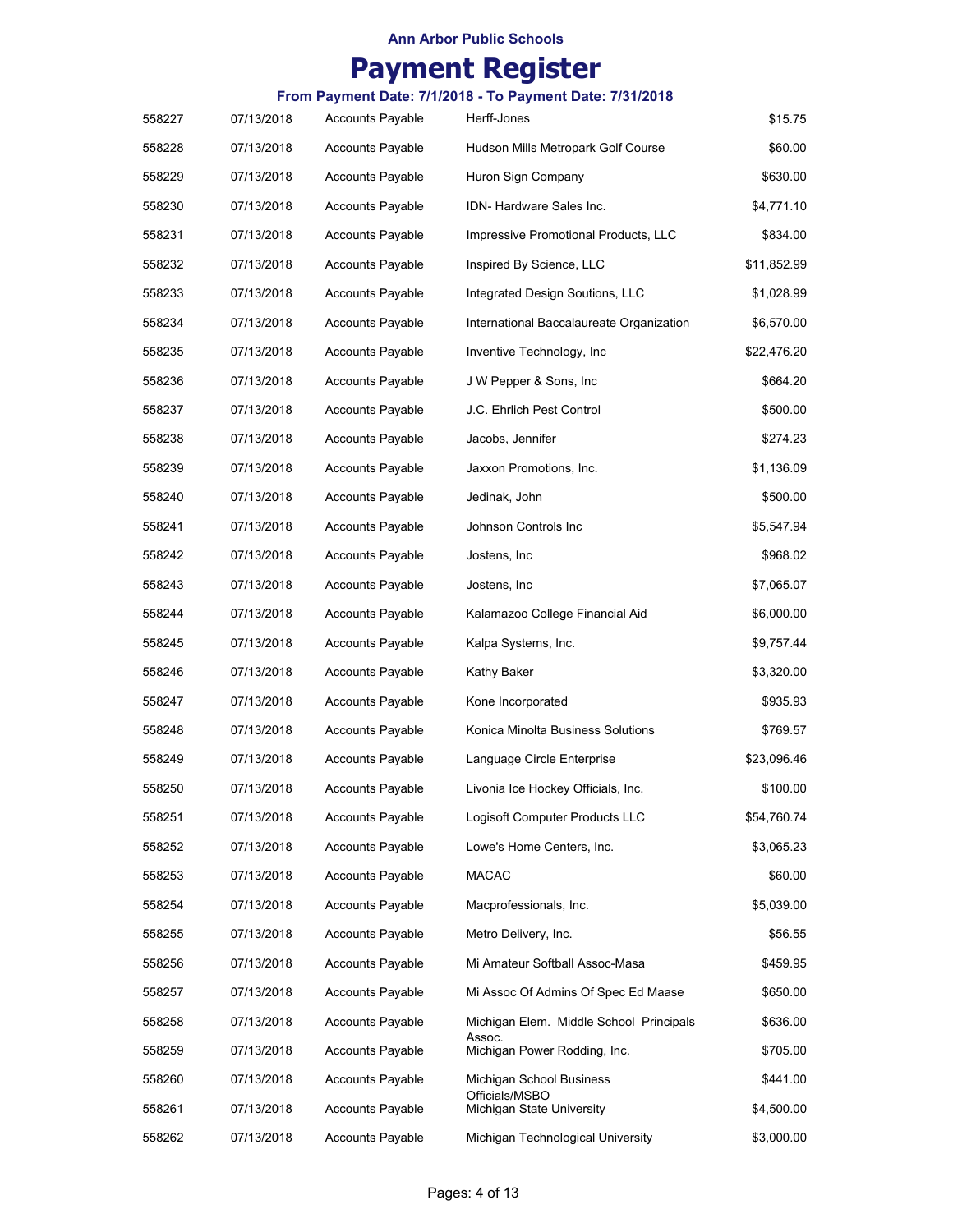## **Payment Register**

|        |            |                         | From Payment Date: 7/1/2018 - To Payment Date: 7/31/2018 |              |
|--------|------------|-------------------------|----------------------------------------------------------|--------------|
| 558263 | 07/13/2018 | <b>Accounts Payable</b> | <b>MLive Media Group</b>                                 | \$139.25     |
| 558264 | 07/13/2018 | <b>Accounts Payable</b> | MMI-CPR School Tech Repair, LLC                          | \$1,412.00   |
| 558265 | 07/13/2018 | <b>Accounts Payable</b> | Mumm, Susan, Marie                                       | \$1,483.91   |
| 558266 | 07/13/2018 | <b>Accounts Payable</b> | Music Theatre International                              | \$400.00     |
| 558267 | 07/13/2018 | <b>Accounts Payable</b> | NASSP/NHS                                                | \$385.00     |
| 558268 | 07/13/2018 | <b>Accounts Payable</b> | Naviance Inc                                             | \$61,570.80  |
| 558269 | 07/13/2018 | <b>Accounts Payable</b> | Nbs Contract Group                                       | \$2,134.90   |
| 558270 | 07/13/2018 | <b>Accounts Payable</b> | NeoFunds by Neopost                                      | \$300.00     |
| 558271 | 07/13/2018 | <b>Accounts Payable</b> | Northwest Evaluation Assoc Csinc                         | \$136,240.50 |
| 558272 | 07/13/2018 | <b>Accounts Payable</b> | NUCO <sub>2</sub> Inc                                    | \$468.51     |
| 558273 | 07/13/2018 | <b>Accounts Payable</b> | Office Depot                                             | \$21,606.66  |
| 558274 | 07/13/2018 | <b>Accounts Payable</b> | <b>OHM Advisors</b>                                      | \$54,703.50  |
| 558275 | 07/13/2018 | <b>Accounts Payable</b> | Operations Petty Cash or                                 | \$491.36     |
| 558276 | 07/13/2018 | <b>Accounts Payable</b> | Ottawa Area Intermediate School District                 | \$5,570.00   |
| 558277 | 07/13/2018 | <b>Accounts Payable</b> | Pioneer Athletic Booster Club                            | \$4,922.76   |
| 558278 | 07/13/2018 | <b>Accounts Payable</b> | Pioneer High School Petty Cash Or                        | \$476.08     |
| 558279 | 07/13/2018 | <b>Accounts Payable</b> | Pitney Bowes-Postage By Phone                            | \$50,000.00  |
| 558280 | 07/13/2018 | <b>Accounts Payable</b> | PowerSchool Group, LIC                                   | \$36,035.76  |
| 558281 | 07/13/2018 | <b>Accounts Payable</b> | ProCare Therapy, Inc.                                    | \$5,392.50   |
| 558282 | 07/13/2018 | <b>Accounts Payable</b> | Project Lead The Way, Inc.                               | \$660.00     |
| 558283 | 07/13/2018 | <b>Accounts Payable</b> | ProRider, Inc.                                           | \$5,587.50   |
| 558284 | 07/13/2018 | <b>Accounts Payable</b> | Quench USA Inc.                                          | \$79.90      |
| 558285 | 07/13/2018 | <b>Accounts Payable</b> | Rehmann                                                  | \$16,799.19  |
| 558286 | 07/13/2018 | <b>Accounts Payable</b> | Revel and Roll                                           | \$199.80     |
| 558287 | 07/13/2018 | <b>Accounts Payable</b> | Rhino Linings of Michigan                                | \$4,325.00   |
| 558288 | 07/13/2018 | <b>Accounts Payable</b> | Rosetta Stone Ltd                                        | \$10,350.00  |
| 558289 | 07/13/2018 | <b>Accounts Payable</b> | Rubicon International                                    | \$45,350.00  |
| 558290 | 07/13/2018 | <b>Accounts Payable</b> | Runyan Pottery Supply Clio Industrial                    | \$728.00     |
| 558291 | 07/13/2018 | <b>Accounts Payable</b> | Park<br>Sarah Feld                                       | \$67.17      |
| 558292 | 07/13/2018 | <b>Accounts Payable</b> | SAS Institute Inc.                                       | \$4,549.00   |
| 558293 | 07/13/2018 | <b>Accounts Payable</b> | School Health Corporation                                | \$685.23     |
| 558294 | 07/13/2018 | <b>Accounts Payable</b> | School Specialty Inc*                                    | \$17,126.82  |
| 558295 | 07/13/2018 | <b>Accounts Payable</b> | Schoolpictures.com                                       | \$11,298.00  |
| 558296 | 07/13/2018 | <b>Accounts Payable</b> | Sentinel Technologies Inc                                | \$384,739.16 |
| 558297 | 07/13/2018 | <b>Accounts Payable</b> | Service Sports, Inc.                                     | \$275.00     |
| 558298 | 07/13/2018 | <b>Accounts Payable</b> | Shar Products Co.                                        | \$101.85     |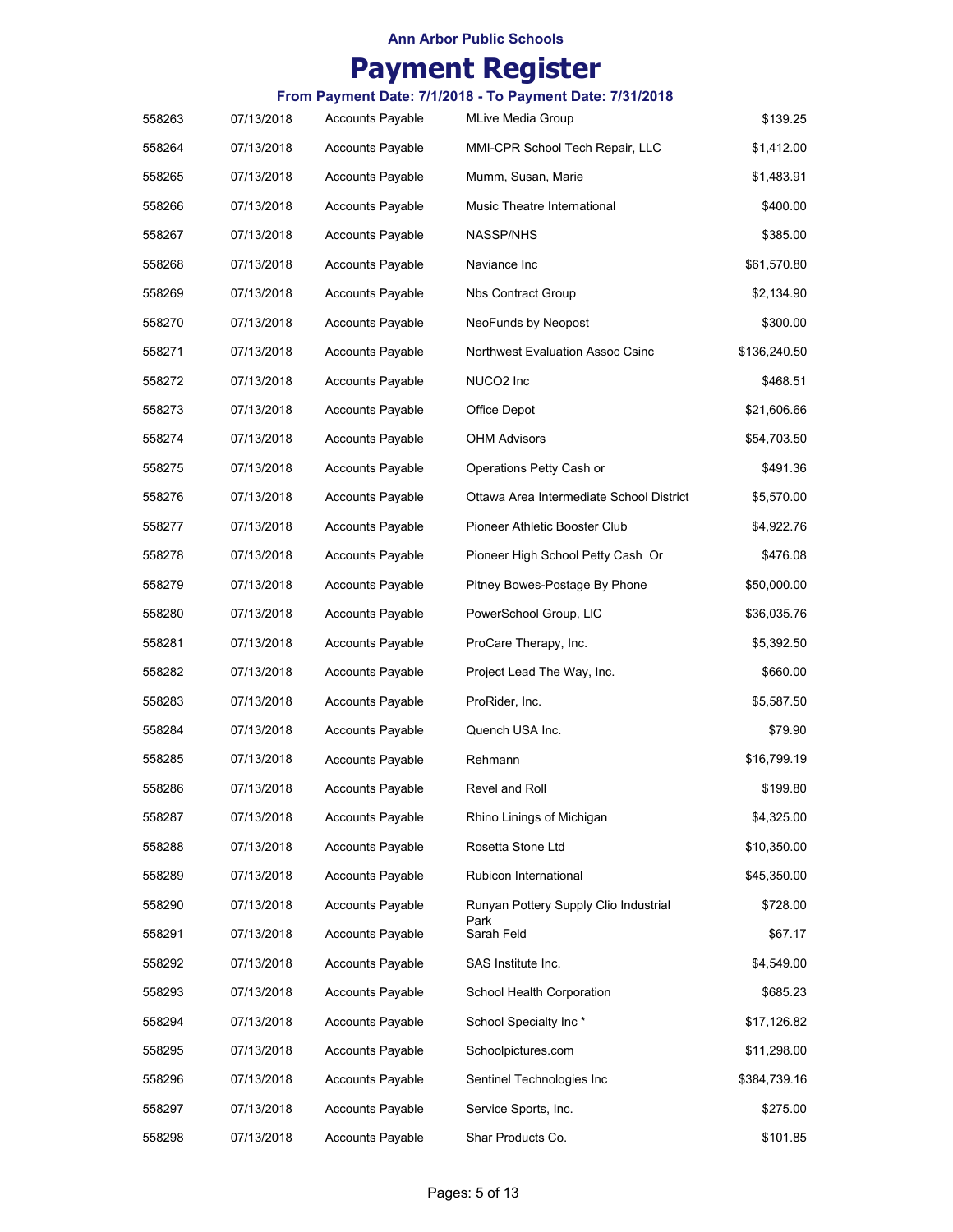# **Payment Register**

| 558299 | 07/13/2018 | <b>Accounts Payable</b> | Shiawassee Regional Education Service                 | \$930.00     |
|--------|------------|-------------------------|-------------------------------------------------------|--------------|
| 558300 | 07/13/2018 | <b>Accounts Payable</b> | District<br>Skyline Athletic Booster Club C/o         | \$4,958.71   |
| 558301 | 07/13/2018 | <b>Accounts Payable</b> | Treasurer<br>Smith, Broderick, L.                     | \$500.00     |
| 558302 | 07/13/2018 | <b>Accounts Payable</b> | SP Designs & Manufacturing Inc.                       | \$8,878.86   |
| 558303 | 07/13/2018 | <b>Accounts Payable</b> | Sports & Recreation, LLC                              | \$16,059.00  |
| 558304 | 07/13/2018 | <b>Accounts Payable</b> | Staples Advantage                                     | \$52.22      |
| 558305 | 07/13/2018 | <b>Accounts Payable</b> | State Of MI Dept Of Treasury                          | \$100.00     |
| 558306 | 07/13/2018 | <b>Accounts Payable</b> | Stevens Disposal & Recycling Services                 | \$85.00      |
| 558307 | 07/13/2018 | <b>Accounts Payable</b> | Inc<br>Stone & Dirt                                   | \$22,710.00  |
| 558308 | 07/13/2018 | <b>Accounts Payable</b> | Sunbelt Rental, Inc.                                  | \$2,803.68   |
| 558309 | 07/13/2018 | <b>Accounts Payable</b> | Sundance-Newbridge LLC                                | \$113.03     |
| 558310 | 07/13/2018 | <b>Accounts Payable</b> | Tank Testing Services Inc                             | \$1,350.00   |
| 558311 | 07/13/2018 | <b>Accounts Payable</b> | Teletech, Inc.                                        | \$341.50     |
| 558312 | 07/13/2018 | <b>Accounts Payable</b> | The Arbiter                                           | \$2,454.00   |
| 558313 | 07/13/2018 | <b>Accounts Payable</b> | The Creature Conservancy                              | \$301.00     |
| 558314 | 07/13/2018 | <b>Accounts Payable</b> | The F.P. Horak Company                                | \$2,090.23   |
| 558315 | 07/13/2018 | <b>Accounts Payable</b> | The Michigan Assoc of Certified Public<br>Accountants | \$305.00     |
| 558316 | 07/13/2018 | <b>Accounts Payable</b> | The Petting Farm at Domino's Farms                    | \$158.00     |
| 558317 | 07/13/2018 | <b>Accounts Payable</b> | The University of Michigan                            | \$2,931.00   |
| 558318 | 07/13/2018 | <b>Accounts Payable</b> | Theatre Nova                                          | \$2,338.11   |
| 558319 | 07/13/2018 | <b>Accounts Payable</b> | <b>Tierney Brothers Inc</b>                           | \$2,354.94   |
| 558320 | 07/13/2018 | Accounts Payable        | Tillery IV, William, J.                               | \$500.00     |
| 558321 | 07/13/2018 | <b>Accounts Payable</b> | Todd Wenzel Buick GMC of Westland,<br>Inc.            | \$217,046.00 |
| 558322 | 07/13/2018 | <b>Accounts Payable</b> | Toshiba Business Solutions Michigan                   | \$32,582.66  |
| 558323 | 07/13/2018 | <b>Accounts Payable</b> | Total Armored Car Service, Inc.                       | \$242.58     |
| 558324 | 07/13/2018 | <b>Accounts Payable</b> | <b>Total Education Solutions</b>                      | \$19,410.00  |
| 558325 | 07/13/2018 | <b>Accounts Payable</b> | Tyler Technologies, Inc                               | \$2,680.80   |
| 558326 | 07/13/2018 | <b>Accounts Payable</b> | Typingclub                                            | \$11,837.04  |
| 558327 | 07/13/2018 | <b>Accounts Payable</b> | U Of M Office Of Financial Aid Schl                   | \$5,000.00   |
| 558328 | 07/13/2018 | <b>Accounts Payable</b> | <b>Underground Printing</b>                           | \$2,320.88   |
| 558329 | 07/13/2018 | <b>Accounts Payable</b> | University of Michigan / Athletic Dept                | \$9,505.00   |
| 558330 | 07/13/2018 | <b>Accounts Payable</b> | <b>University Translator Services</b>                 | \$1,998.42   |
| 558331 | 07/13/2018 | <b>Accounts Payable</b> | Us Bank                                               | \$300.00     |
| 558332 | 07/13/2018 | <b>Accounts Payable</b> | US Foods, Inc.                                        | \$209.26     |
| 558333 | 07/13/2018 | <b>Accounts Payable</b> | Video And Internet Stuff, Llc                         | \$3,967.50   |
| 558334 | 07/13/2018 | Accounts Payable        | Vincent York's Jazzistry                              | \$1,500.00   |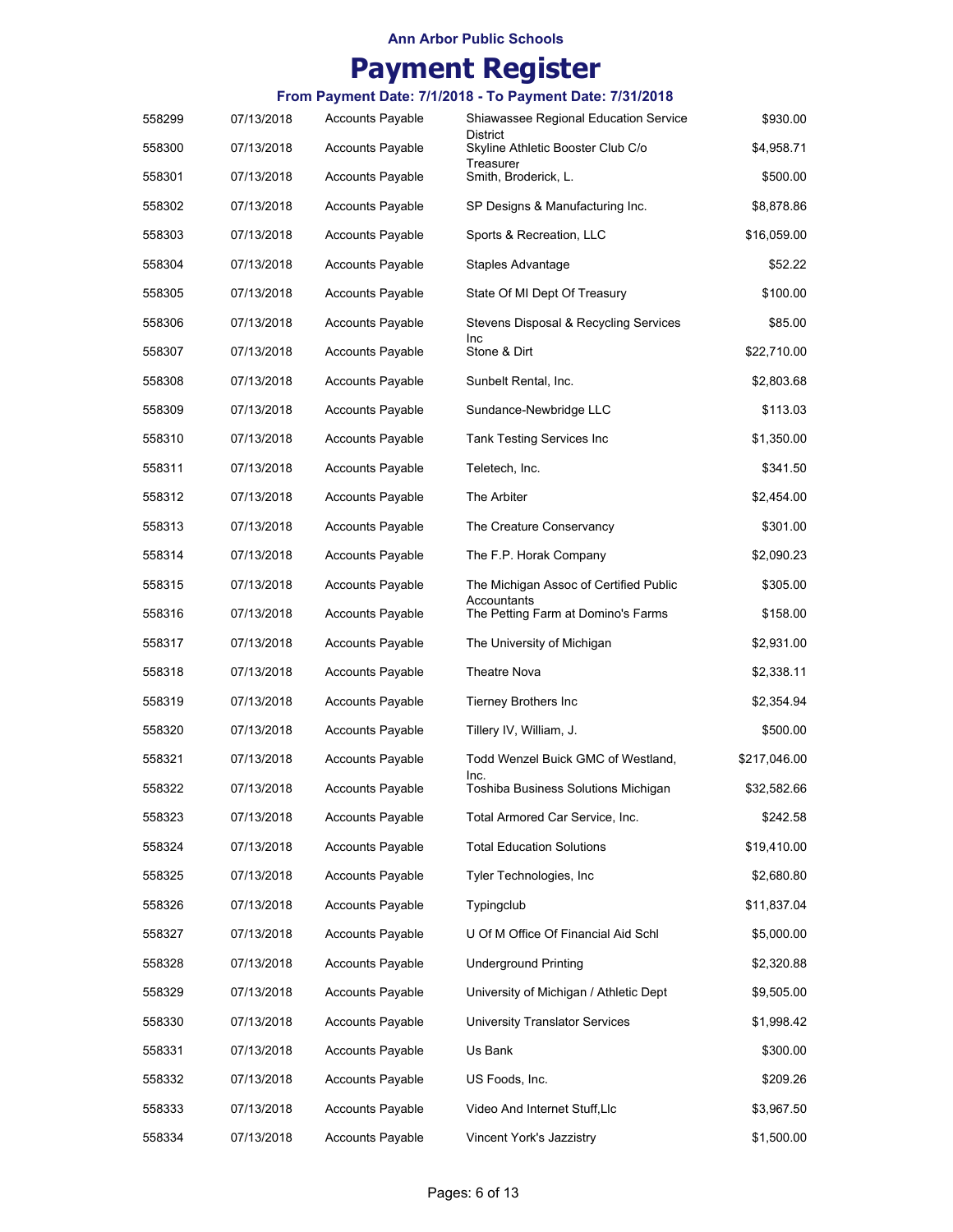## **Payment Register**

|        | From Payment Date: 7/1/2018 - To Payment Date: 7/31/2018 |                         |                                                |             |  |
|--------|----------------------------------------------------------|-------------------------|------------------------------------------------|-------------|--|
| 558335 | 07/13/2018                                               | <b>Accounts Payable</b> | W.J. O'Neil Company                            | \$88,156.80 |  |
| 558336 | 07/13/2018                                               | <b>Accounts Payable</b> | Washington Elevator Co Inc                     | \$4,887.75  |  |
| 558337 | 07/13/2018                                               | <b>Accounts Payable</b> | Washington University in St. Louis             | \$3,000.00  |  |
| 558338 | 07/13/2018                                               | <b>Accounts Payable</b> | Washtenaw Glass Co.                            | \$2,079.97  |  |
| 558339 | 07/13/2018                                               | Accounts Payable        | Waste Management                               | \$415.00    |  |
| 558340 | 07/13/2018                                               | Accounts Payable        | What Is It This Week?                          | \$650.00    |  |
| 558341 | 07/13/2018                                               | Accounts Payable        | Whole Me Counseling, LLC                       | \$1,575.00  |  |
| 558342 | 07/13/2018                                               | Accounts Payable        | Williams-Hoak, Debra, E                        | \$960.00    |  |
| 558343 | 07/13/2018                                               | Accounts Payable        | Wiltec Technologies, Inc.                      | \$470.00    |  |
| 558344 | 07/13/2018                                               | Accounts Payable        | Windstream                                     | \$7,070.79  |  |
| 558345 | 07/13/2018                                               | <b>Accounts Payable</b> | Fitzsimons, Bernadette                         | \$79.97     |  |
| 558346 | 07/13/2018                                               | <b>Accounts Payable</b> | <b>GO LIKE THE WIND</b>                        | \$15,000.00 |  |
| 558347 | 07/13/2018                                               | <b>Accounts Payable</b> | KELLY, CYNTHIA                                 | \$60.00     |  |
| 558348 | 07/13/2018                                               | <b>Accounts Payable</b> | KNOPP, EDWARD                                  | \$379.00    |  |
| 558349 | 07/13/2018                                               | <b>Accounts Payable</b> | LERNIHAN, DEANNA                               | \$538.00    |  |
| 558350 | 07/13/2018                                               | Accounts Payable        | Wolber, Katie                                  | \$199.54    |  |
| 558351 | 07/13/2018                                               | Accounts Payable        | YANG, BING                                     | \$269.00    |  |
| 558352 | 07/17/2018                                               | Accounts Payable        | Broadway in Chicago LLC                        | \$18,584.00 |  |
| 558353 | 07/17/2018                                               | <b>Accounts Payable</b> | Cintas                                         | \$7,660.65  |  |
| 558354 | 07/17/2018                                               | <b>Accounts Payable</b> | Superior Charter Township                      | \$7,345.00  |  |
| 558355 | 07/18/2018                                               | Accounts Payable        | Colman Wolf Supply Company                     | \$6,754.29  |  |
| 558356 | 07/19/2018                                               | Accounts Payable        | Busch's Valuland-Main St                       | \$34.39     |  |
| 558357 | 07/19/2018                                               | <b>Accounts Payable</b> | Gatestone & Co. International Inc.             | \$180.23    |  |
| 558358 | 07/19/2018                                               | <b>Accounts Payable</b> | Language Circle Enterprise                     | \$4,950.30  |  |
| 558359 | 07/19/2018                                               | Accounts Payable        | Michigan Education Association (MEA)           | \$132.93    |  |
| 558360 | 07/19/2018                                               | Accounts Payable        | <b>Pioneer Credit Recovery</b>                 | \$310.82    |  |
| 558361 | 07/19/2018                                               | <b>Accounts Payable</b> | State Of MI Dept Of Treasury                   | \$175.75    |  |
| 558362 | 07/19/2018                                               | Accounts Payable        | U.S. Department of Education or Daniel L       | \$89.92     |  |
| 558363 | 07/19/2018                                               | Accounts Payable        | Cobello<br>University Of Michigan Credit Union | \$50.00     |  |
| 558364 | 07/19/2018                                               | Accounts Payable        | US Department Of Education                     | \$310.82    |  |
| 558365 | 07/19/2018                                               | <b>Accounts Payable</b> | US Department Of Education                     | \$349.46    |  |
| 558366 | 07/19/2018                                               | Accounts Payable        | US Dept Of Education                           | \$93.39     |  |
| 558367 | 07/19/2018                                               | Accounts Payable        | Chapter 13 Trustee                             | \$732.55    |  |
| 558368 | 07/19/2018                                               | Accounts Payable        | Michigan Guaranty Agency                       | \$204.06    |  |
| 558369 | 07/19/2018                                               | Accounts Payable        | Michigan State Disbursement Unit               | \$3,372.23  |  |
| 558370 | 07/19/2018                                               | <b>Accounts Payable</b> | US Department Of Education                     | \$85.09     |  |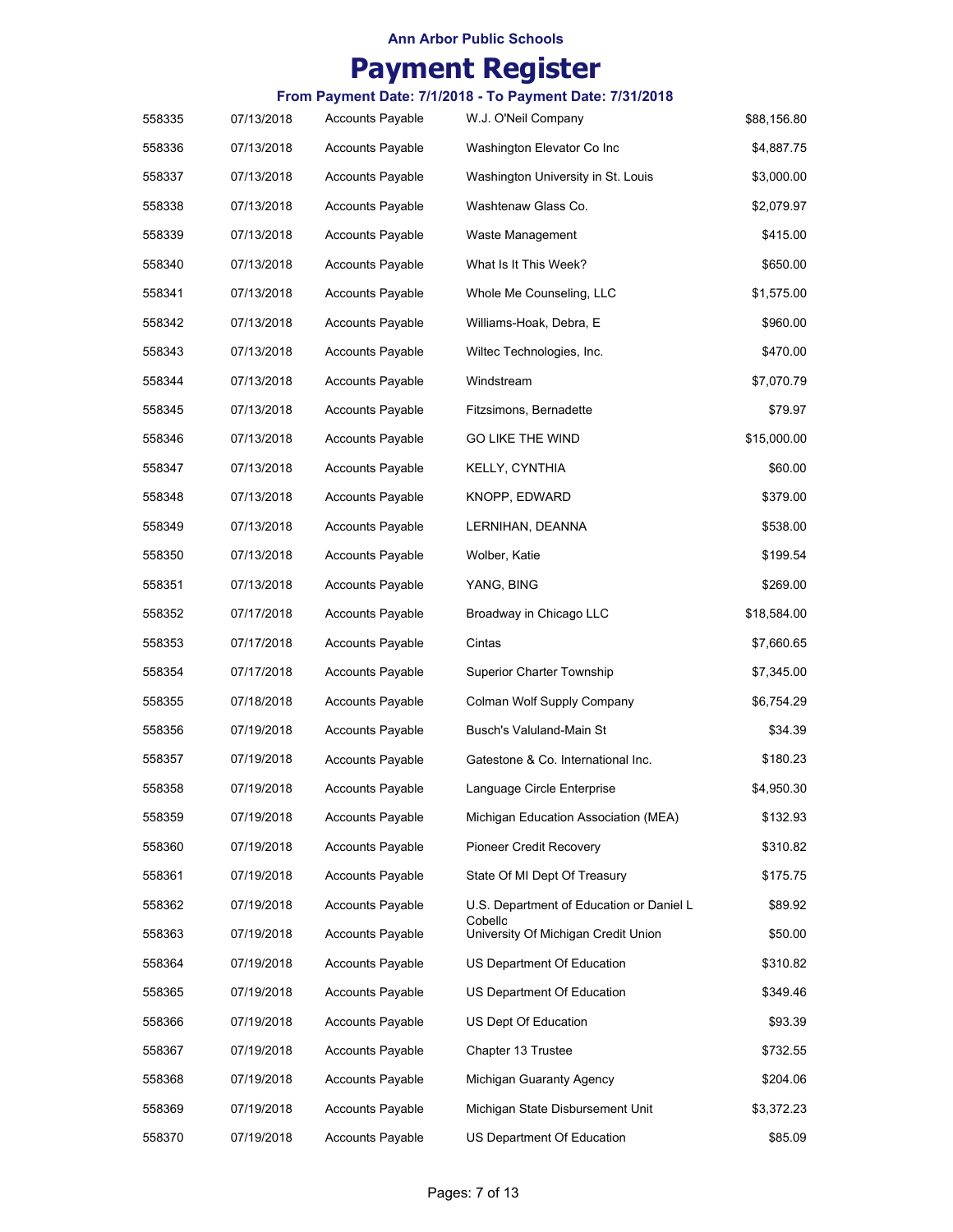# **Payment Register**

| 558371 | 07/19/2018 | <b>Accounts Payable</b> | US Dept Of Education                     | \$205.81     |
|--------|------------|-------------------------|------------------------------------------|--------------|
| 558372 | 07/26/2018 | <b>Accounts Payable</b> | Lake Michigan College                    | \$5,000.00   |
| 558373 | 07/27/2018 | <b>Accounts Payable</b> | A and N Electric, Inc.                   | \$8,282.00   |
| 558374 | 07/27/2018 | <b>Accounts Payable</b> | AccelaSchool LLC                         | \$22,995.00  |
| 558375 | 07/27/2018 | <b>Accounts Payable</b> | Adrian Tecumseh Fence Company            | \$4,798.15   |
| 558376 | 07/27/2018 | <b>Accounts Payable</b> | <b>Advanced Education Inc.</b>           | \$900.00     |
| 558377 | 07/27/2018 | <b>Accounts Payable</b> | AM Services                              | \$126,653.14 |
| 558378 | 07/27/2018 | <b>Accounts Payable</b> | Amazon.com LLC                           | \$275.90     |
| 558379 | 07/27/2018 | <b>Accounts Payable</b> | Ann Arbor Student Building Industry      | \$1,575.88   |
| 558380 | 07/27/2018 | <b>Accounts Payable</b> | Ann Arbor Welding Supply                 | \$5.83       |
| 558381 | 07/27/2018 | <b>Accounts Payable</b> | Ann Arbor Ziebart Speedy Auto Glass      | \$2,694.00   |
| 558382 | 07/27/2018 | <b>Accounts Payable</b> | Arbor Scientific                         | \$758.37     |
| 558383 | 07/27/2018 | <b>Accounts Payable</b> | Arbor Springs Water                      | \$21.00      |
| 558384 | 07/27/2018 | <b>Accounts Payable</b> | Arch Environmental Group, Inc            | \$890.52     |
| 558385 | 07/27/2018 | <b>Accounts Payable</b> | Aventric Technologies                    | \$1,175.00   |
| 558386 | 07/27/2018 | <b>Accounts Payable</b> | Bader & Sons Company                     | \$2,978.08   |
| 558387 | 07/27/2018 | <b>Accounts Payable</b> | <b>Baldwin Cooke Company</b>             | \$231.00     |
| 558388 | 07/27/2018 | <b>Accounts Payable</b> | <b>Baron Glassworks</b>                  | \$9,503.47   |
| 558389 | 07/27/2018 | <b>Accounts Payable</b> | <b>Barton Malow Company</b>              | \$14,028.52  |
| 558390 | 07/27/2018 | <b>Accounts Payable</b> | Beckett & Raeder Inc                     | \$11,250.00  |
| 558391 | 07/27/2018 | <b>Accounts Payable</b> | <b>Blick Art Materials LLC</b>           | \$810.29     |
| 558392 | 07/27/2018 | <b>Accounts Payable</b> | Bloom Roofing Systems, Inc.              | \$65,700.00  |
| 558393 | 07/27/2018 | <b>Accounts Payable</b> | <b>Carpentry Concepts &amp; Ceilings</b> | \$13,066.50  |
| 558394 | 07/27/2018 | <b>Accounts Payable</b> | <b>CDW Government LLC</b>                | \$782.11     |
| 558395 | 07/27/2018 | <b>Accounts Payable</b> | Center for Responsive Schools, Inc       | \$21,000.00  |
| 558396 | 07/27/2018 | Accounts Payable        | <b>Christine Marie Stead</b>             | \$130.00     |
| 558397 | 07/27/2018 | <b>Accounts Payable</b> | City Of Ann Arbor Treasurer              | \$119,833.91 |
| 558398 | 07/27/2018 | <b>Accounts Payable</b> | City Of Ann Arbor Treasurer              | \$8,675.00   |
| 558399 | 07/27/2018 | <b>Accounts Payable</b> | Classroom Direct/School Specialty        | \$77.72      |
| 558400 | 07/27/2018 | <b>Accounts Payable</b> | Color Blaze Supply, LLC                  | \$255.95     |
| 558401 | 07/27/2018 | <b>Accounts Payable</b> | Comcast                                  | \$206.66     |
| 558402 | 07/27/2018 | <b>Accounts Payable</b> | Community Music School of Ann Arbor      | \$1,057.02   |
| 558403 | 07/27/2018 | <b>Accounts Payable</b> | <b>Constellation New Energy Gas</b>      | \$48,827.91  |
| 558404 | 07/27/2018 | <b>Accounts Payable</b> | <b>Covert Educational Services LLC</b>   | \$1,350.00   |
| 558405 | 07/27/2018 | <b>Accounts Payable</b> | Curriculum Associates LLC                | \$142.46     |
| 558406 | 07/27/2018 | <b>Accounts Payable</b> | Daly Merritt Insurance Services          | \$1,433.34   |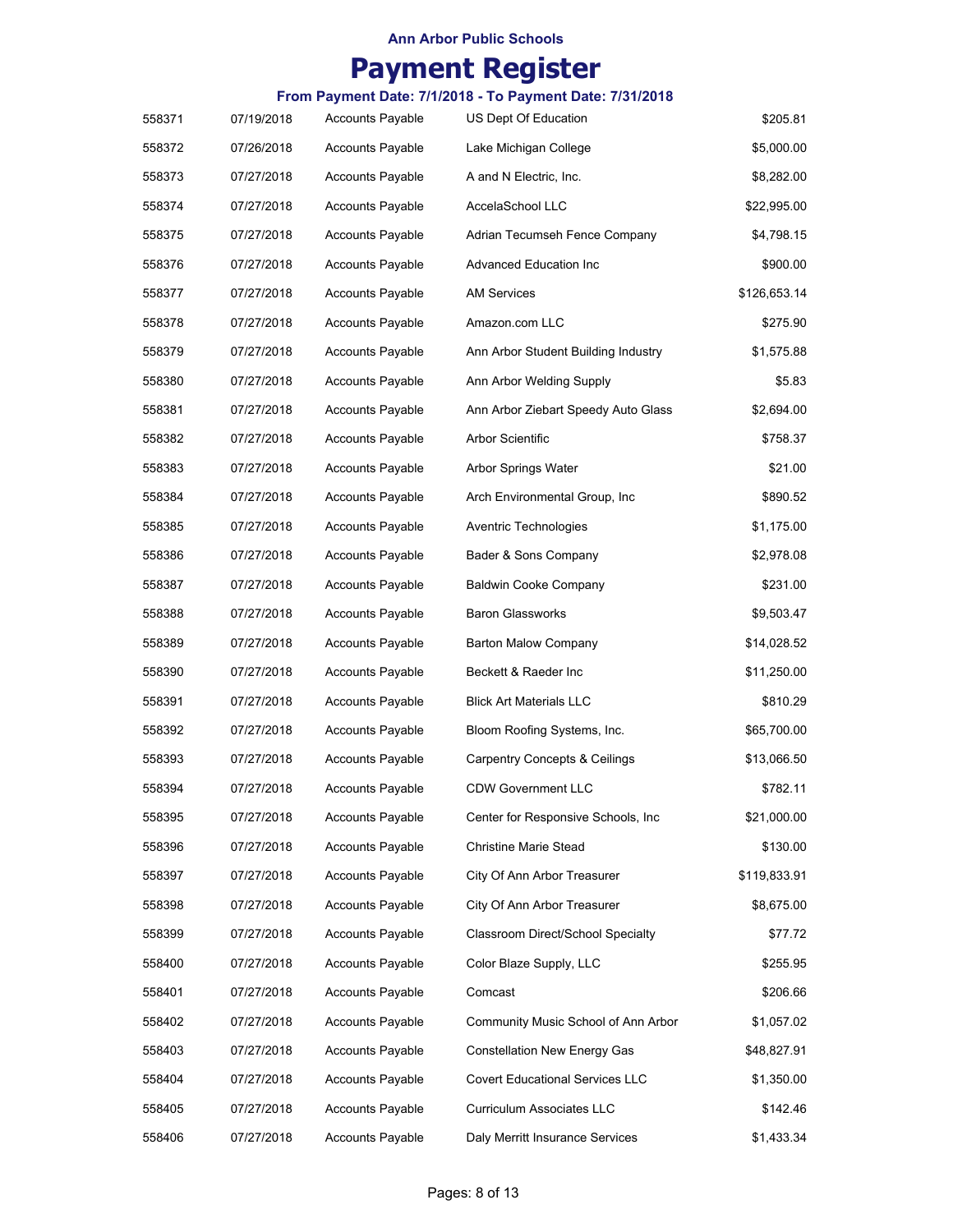# **Payment Register**

| 558407 | 07/27/2018 | <b>Accounts Payable</b> | Demco, Inc.                                     | \$65.69     |
|--------|------------|-------------------------|-------------------------------------------------|-------------|
| 558408 | 07/27/2018 | <b>Accounts Payable</b> | Depcon, Inc                                     | \$11,100.00 |
| 558409 | 07/27/2018 | <b>Accounts Payable</b> | Detroit Edison Or Dte Energy                    | \$22,891.52 |
| 558410 | 07/27/2018 | <b>Accounts Payable</b> | Detroit Edison Or Dte Energy                    | \$1,372.72  |
| 558411 | 07/27/2018 | <b>Accounts Payable</b> | Dollar Bill Copying                             | \$245.77    |
| 558412 | 07/27/2018 | <b>Accounts Payable</b> | DreamBox Learning                               | \$20,655.00 |
| 558413 | 07/27/2018 | <b>Accounts Payable</b> | Dte Energy                                      | \$15,347.11 |
| 558414 | 07/27/2018 | <b>Accounts Payable</b> | East Institutes                                 | \$595.00    |
| 558415 | 07/27/2018 | <b>Accounts Payable</b> | <b>ECA Educational Services Inc.</b>            | \$9,240.00  |
| 558416 | 07/27/2018 | <b>Accounts Payable</b> | Envelope Printery Inc, The Csinc                | \$338.80    |
| 558417 | 07/27/2018 | <b>Accounts Payable</b> | <b>Environmental Support Services Ltd</b>       | \$1,512.00  |
| 558418 | 07/27/2018 | <b>Accounts Payable</b> | ExploreLearning, LLC                            | \$16,375.00 |
| 558419 | 07/27/2018 | <b>Accounts Payable</b> | F5 Networks, Inc Corporate Headquarte           | \$2,159.40  |
| 558420 | 07/27/2018 | <b>Accounts Payable</b> | <b>Federal Express Corporation</b>              | \$20.00     |
| 558421 | 07/27/2018 | <b>Accounts Payable</b> | Ferguson Enterprises, Inc.                      | \$11,192.33 |
| 558422 | 07/27/2018 | <b>Accounts Payable</b> | Fiber Link Inc.                                 | \$2,976.75  |
| 558423 | 07/27/2018 | <b>Accounts Payable</b> | FileWave (USA), Inc.                            | \$85,000.00 |
| 558424 | 07/27/2018 | <b>Accounts Payable</b> | Flinn Scientific Co.                            | \$298.04    |
| 558425 | 07/27/2018 | <b>Accounts Payable</b> | Flipside Art Studio, LLC                        | \$6,349.72  |
| 558426 | 07/27/2018 | <b>Accounts Payable</b> | <b>Frey Scientific</b>                          | \$107.16    |
| 558427 | 07/27/2018 | <b>Accounts Payable</b> | <b>G-Powers Training</b>                        | \$3,832.94  |
| 558428 | 07/27/2018 | <b>Accounts Payable</b> | GameTime c/o Sinclair Recreation                | \$8,100.00  |
| 558429 | 07/27/2018 | <b>Accounts Payable</b> | Gaynor, Jeffrey, T                              | \$130.00    |
| 558430 | 07/27/2018 | <b>Accounts Payable</b> | <b>GCA Education Services, Inc.</b>             | \$4,976.72  |
| 558431 | 07/27/2018 | <b>Accounts Payable</b> | Getaway Tours Inc                               | \$26,505.00 |
| 558432 | 07/27/2018 | <b>Accounts Payable</b> | Gopher Sport                                    | \$1,325.06  |
| 558433 | 07/27/2018 | <b>Accounts Payable</b> | Gordon Food Service                             | \$4,606.07  |
| 558434 | 07/27/2018 | <b>Accounts Payable</b> | Goyette Mechanical Co                           | \$61,915.50 |
| 558435 | 07/27/2018 | <b>Accounts Payable</b> | Goyette Mechanical Co                           | \$16,697.63 |
| 558436 | 07/27/2018 | <b>Accounts Payable</b> | Gregory C. Smith Dba Quality Fire Ins           | \$100.00    |
| 558437 | 07/27/2018 | <b>Accounts Payable</b> | Guilford Publications, Inc.                     | \$178.50    |
| 558438 | 07/27/2018 | <b>Accounts Payable</b> | Gvp-Sports Network Inc.                         | \$1,435.00  |
| 558439 | 07/27/2018 | <b>Accounts Payable</b> | Hayden-Mcneil Specialty Prod Pcard              | \$2,126.99  |
| 558440 | 07/27/2018 | <b>Accounts Payable</b> | Head Usa Inc Dba Head/Penn Racquet              | \$746.78    |
| 558441 | 07/27/2018 | <b>Accounts Payable</b> | Sp<br><b>Heaney General Contracting</b>         | \$7,755.89  |
| 558442 | 07/27/2018 | <b>Accounts Payable</b> | Houghton Mifflin Harcourt Publishing<br>Company | \$11,687.49 |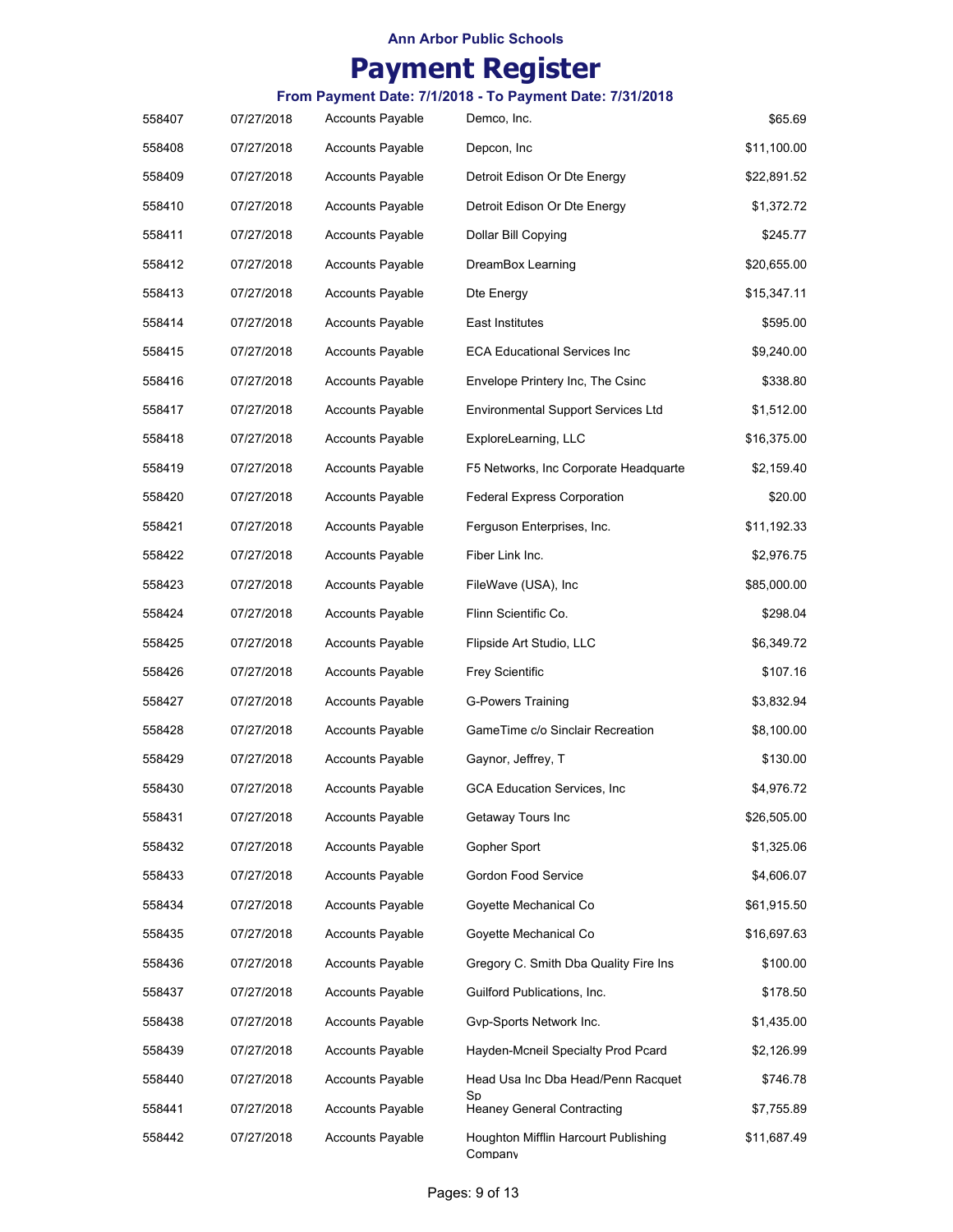# **Payment Register**

| 558443 | 07/27/2018 | <b>Accounts Payable</b> | Inspired By Science, LLC                              | \$5,330.31   |
|--------|------------|-------------------------|-------------------------------------------------------|--------------|
| 558444 | 07/27/2018 | <b>Accounts Payable</b> | International Baccalaureate Organization              | \$7,665.00   |
| 558445 | 07/27/2018 | <b>Accounts Payable</b> | Ithaka Harbors, Inc.                                  | \$1,500.00   |
| 558446 | 07/27/2018 | <b>Accounts Payable</b> | IXL Learning, Inc.                                    | \$1,500.00   |
| 558447 | 07/27/2018 | <b>Accounts Payable</b> | J W Pepper & Sons, Inc                                | \$725.84     |
| 558448 | 07/27/2018 | <b>Accounts Payable</b> | J.C. Ehrlich Pest Control                             | \$2,339.00   |
| 558449 | 07/27/2018 | <b>Accounts Payable</b> | James Lee Michaels Dba Avery Systems                  | \$834.00     |
| 558450 | 07/27/2018 | <b>Accounts Payable</b> | An<br>Jostens/Mark Hergenreder                        | \$234.00     |
| 558451 | 07/27/2018 | <b>Accounts Payable</b> | Kathy Baker                                           | \$1,136.73   |
| 558452 | 07/27/2018 | <b>Accounts Payable</b> | Kelly-Shaieb, Jessica, Leigh                          | \$130.00     |
| 558453 | 07/27/2018 | <b>Accounts Payable</b> | Kelvin                                                | \$131.89     |
| 558454 | 07/27/2018 | <b>Accounts Payable</b> | Konica Minolta Business Solutions                     | \$112.94     |
| 558455 | 07/27/2018 | <b>Accounts Payable</b> | Kristen M Chapman Csc                                 | \$1,755.00   |
| 558456 | 07/27/2018 | <b>Accounts Payable</b> | Language Adventure, Inc.                              | \$603.52     |
| 558457 | 07/27/2018 | <b>Accounts Payable</b> | Leslie Science & Nature Center                        | \$1,500.00   |
| 558458 | 07/27/2018 | <b>Accounts Payable</b> | Lexia Learning Systems LLC                            | \$185,600.00 |
| 558459 | 07/27/2018 | <b>Accounts Payable</b> | Literacy Language & Learning Institute                | \$7,700.00   |
| 558460 | 07/27/2018 | <b>Accounts Payable</b> | <b>MAD Creative Concepts</b>                          | \$1,030.00   |
| 558461 | 07/27/2018 | <b>Accounts Payable</b> | Master Teacher, The                                   | \$375.40     |
| 558462 | 07/27/2018 | <b>Accounts Payable</b> | Metro Waste Service                                   | \$2,040.00   |
| 558463 | 07/27/2018 | <b>Accounts Payable</b> | Mi Amateur Softball Assoc-Masa                        | \$67.95      |
| 558464 | 07/27/2018 | <b>Accounts Payable</b> | Mi Assoc Of Admins Of Spec Ed Maase                   | \$700.00     |
| 558465 | 07/27/2018 | <b>Accounts Payable</b> | Michigan Power Rodding, Inc.                          | \$532.00     |
| 558466 | 07/27/2018 | <b>Accounts Payable</b> | Michigan School Business                              | \$147.00     |
| 558467 | 07/27/2018 | <b>Accounts Payable</b> | Officials/MSBO<br>Mike's Home Repair, Restoration and | \$6,000.00   |
| 558468 | 07/27/2018 | <b>Accounts Payable</b> | Renovatior<br>Miller Canfield Paddock Stone Plc       | \$5,895.25   |
| 558469 | 07/27/2018 | <b>Accounts Payable</b> | Mini Docs, LLC                                        | \$2,730.00   |
| 558470 | 07/27/2018 | <b>Accounts Payable</b> | Miotech Sports Medicine Supplies                      | \$117.23     |
| 558471 | 07/27/2018 | <b>Accounts Payable</b> | Mitchell, Harmony, Tynisha                            | \$130.00     |
| 558472 | 07/27/2018 | <b>Accounts Payable</b> | Mossington Piano Service                              | \$3,575.00   |
| 558473 | 07/27/2018 | <b>Accounts Payable</b> | Norton Flowers                                        | \$75.00      |
| 558474 | 07/27/2018 | <b>Accounts Payable</b> | NUCO2 Inc                                             | \$792.56     |
| 558475 | 07/27/2018 | <b>Accounts Payable</b> | Office Depot                                          | \$5,024.25   |
| 558476 | 07/27/2018 | <b>Accounts Payable</b> | <b>OHM Advisors</b>                                   | \$9,390.00   |
| 558477 | 07/27/2018 | <b>Accounts Payable</b> | <b>Oxford Community Schools</b>                       | \$2,700.00   |
| 558478 | 07/27/2018 | <b>Accounts Payable</b> | Patricia Ashford Manley                               | \$130.00     |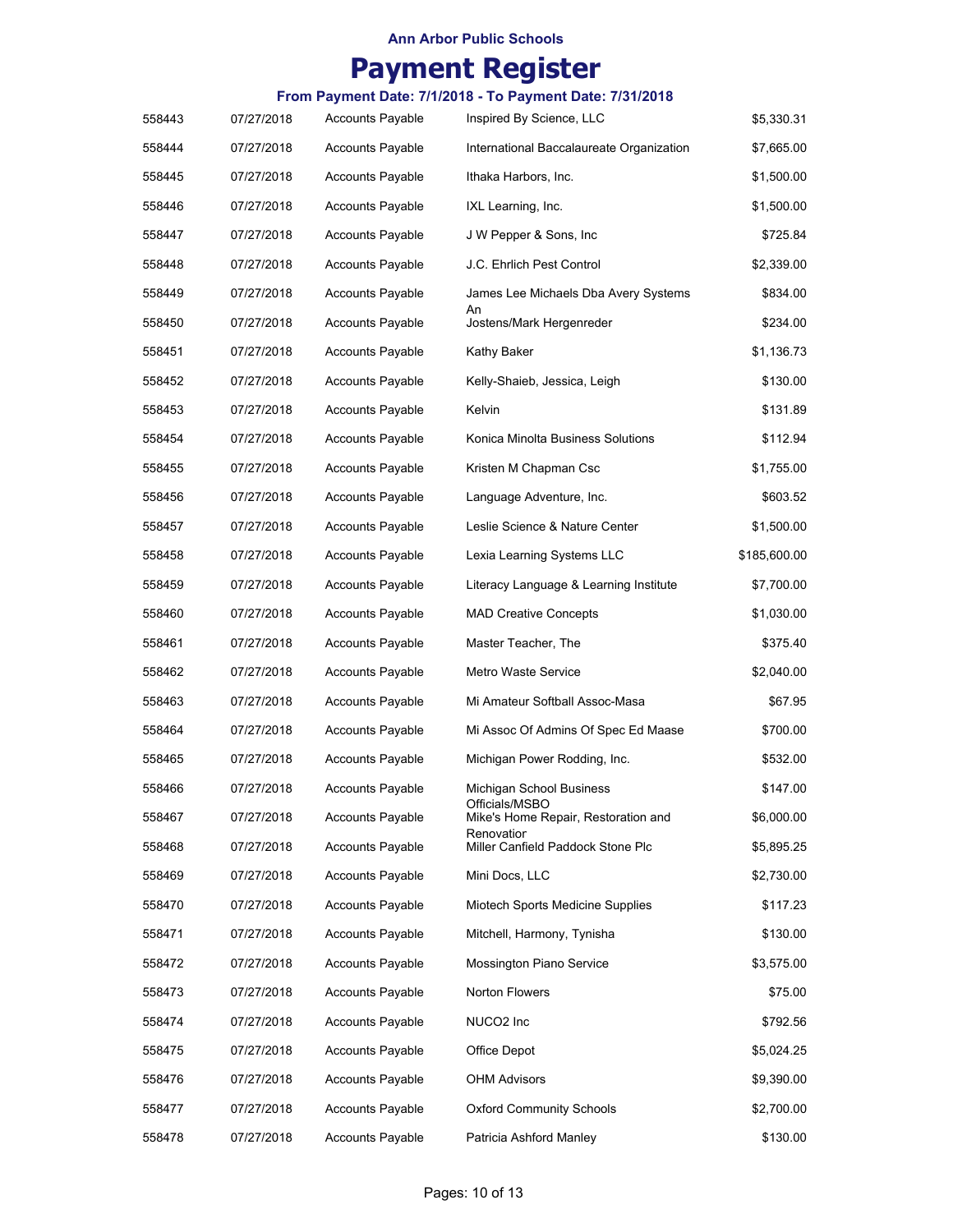# **Payment Register**

| 558479 | 07/27/2018 | <b>Accounts Payable</b> | Pearson Education, Inc.                             | \$139,467.99 |
|--------|------------|-------------------------|-----------------------------------------------------|--------------|
| 558480 | 07/27/2018 | <b>Accounts Payable</b> | Pioneer Athletic Booster Club                       | \$1,771.61   |
| 558481 | 07/27/2018 | <b>Accounts Payable</b> | Pitney Bowes-Purchase Power                         | \$2,154.91   |
| 558482 | 07/27/2018 | <b>Accounts Payable</b> | Pittsfield Charter Township                         | \$75.06      |
| 558483 | 07/27/2018 | <b>Accounts Payable</b> | Power to Be, LLC                                    | \$380.73     |
| 558484 | 07/27/2018 | <b>Accounts Payable</b> | PowerSchool Group, LIC                              | \$98,310.73  |
| 558485 | 07/27/2018 | <b>Accounts Payable</b> | Print-Tech Inc                                      | \$153.32     |
| 558486 | 07/27/2018 | <b>Accounts Payable</b> | Process Results, Inc.                               | \$234.00     |
| 558487 | 07/27/2018 | <b>Accounts Payable</b> | Project Lead The Way, Inc.                          | \$22,640.00  |
| 558488 | 07/27/2018 | <b>Accounts Payable</b> | Proquest Information & Learning                     | \$5,160.00   |
| 558490 | 07/27/2018 | <b>Accounts Payable</b> | <b>Quill Corporation</b>                            | \$203.60     |
| 558491 | 07/27/2018 | <b>Accounts Payable</b> | Quill Corporation                                   | \$1,406.38   |
| 558492 | 07/27/2018 | <b>Accounts Payable</b> | Radisson Plaza Hotel                                | \$1,108.80   |
| 558493 | 07/27/2018 | <b>Accounts Payable</b> | Rebecca Lepak LLC                                   | \$600.00     |
| 558494 | 07/27/2018 | <b>Accounts Payable</b> | Revel and Roll                                      | \$744.16     |
| 558495 | 07/27/2018 | <b>Accounts Payable</b> | Riddell/All American Sports                         | \$7,345.70   |
| 558496 | 07/27/2018 | <b>Accounts Payable</b> | RKA Petroleum Companies, Inc.                       | \$27,840.48  |
| 558497 | 07/27/2018 | <b>Accounts Payable</b> | Rogers Usa, Inc.                                    | \$5,525.00   |
| 558498 | 07/27/2018 | <b>Accounts Payable</b> | Saline Area Schools                                 | \$5,370.24   |
| 558499 | 07/27/2018 | <b>Accounts Payable</b> | Sani-Vac Service, Inc.                              | \$3,950.00   |
| 558500 | 07/27/2018 | <b>Accounts Payable</b> | Scholastic Inc                                      | \$453.70     |
| 558501 | 07/27/2018 | <b>Accounts Payable</b> | School Health Corporation                           | \$124.39     |
| 558502 | 07/27/2018 | <b>Accounts Payable</b> | School Specialty Inc*                               | \$734.82     |
| 558503 | 07/27/2018 | <b>Accounts Payable</b> | Schoolpictures.com                                  | \$4,415.75   |
| 558504 | 07/27/2018 | <b>Accounts Payable</b> | ScreenLine, LLC                                     | \$190.00     |
| 558505 | 07/27/2018 | <b>Accounts Payable</b> | Secrest, Wardle, Lynch, Hampton, Truex &            | \$728.48     |
| 558506 | 07/27/2018 | <b>Accounts Payable</b> | Morley, Pc<br>Securitas Security Services USA, Inc. | \$21,284.44  |
| 558507 | 07/27/2018 | <b>Accounts Payable</b> | Seesaw Learning, Inc                                | \$35,991.00  |
| 558508 | 07/27/2018 | <b>Accounts Payable</b> | Service Sports, Inc.                                | \$256.00     |
| 558509 | 07/27/2018 | <b>Accounts Payable</b> | Shami, Nadra                                        | \$4,500.00   |
| 558510 | 07/27/2018 | <b>Accounts Payable</b> | Signs By Tomorrow                                   | \$115.05     |
| 558511 | 07/27/2018 | <b>Accounts Payable</b> | Simone Danyiell Lightfoot                           | \$130.00     |
| 558512 | 07/27/2018 | <b>Accounts Payable</b> | SiteOne Landscape Supply, LLC                       | \$40.97      |
| 558513 | 07/27/2018 | <b>Accounts Payable</b> | SME                                                 | \$442.50     |
| 558514 | 07/27/2018 | <b>Accounts Payable</b> | SP Designs & Manufacturing Inc.                     | \$207.54     |
| 558515 | 07/27/2018 | <b>Accounts Payable</b> | Sports & Recreation, LLC                            | \$8,570.17   |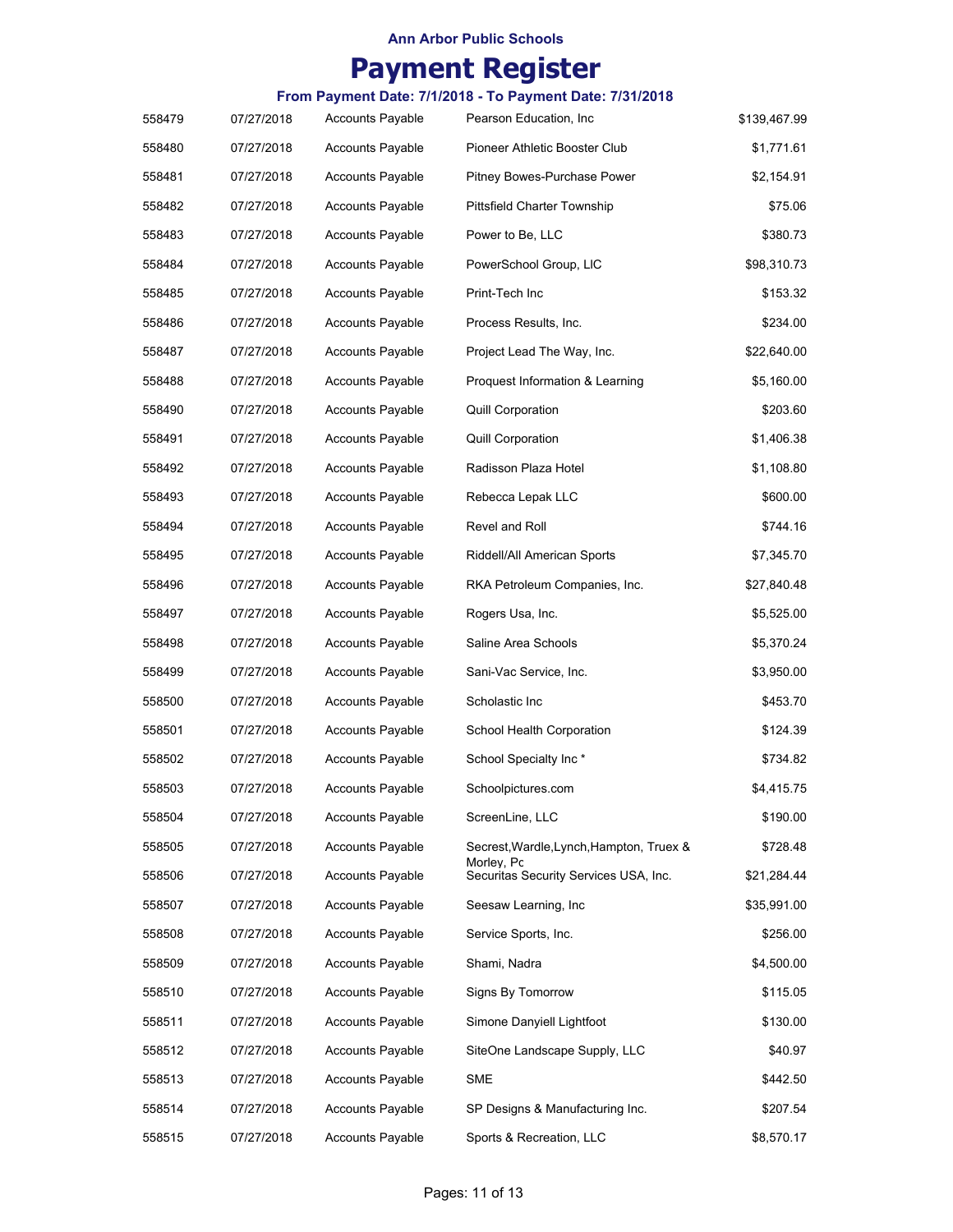# **Payment Register**

### **From Payment Date: 7/1/2018 - To Payment Date: 7/31/2018**

| 558516             | 07/27/2018 | <b>Accounts Payable</b>                       | Staples Advantage                      | \$153.16       |
|--------------------|------------|-----------------------------------------------|----------------------------------------|----------------|
| 558517             | 07/27/2018 | <b>Accounts Payable</b>                       | Steve's Custom Signs, Inc.             | \$120.00       |
| 558518             | 07/27/2018 | <b>Accounts Payable</b>                       | Stevens Disposal & Recycling Services  | \$1,830.00     |
| 558519             | 07/27/2018 | <b>Accounts Payable</b>                       | Inc<br>Susan Eunice Baskett            | \$130.00       |
| 558520             | 07/27/2018 | <b>Accounts Payable</b>                       | Teletech, Inc.                         | \$341.50       |
| 558521             | 07/27/2018 | <b>Accounts Payable</b>                       | Texas Instruments Incorporated         | \$103.15       |
| 558522             | 07/27/2018 | <b>Accounts Payable</b>                       | The Enrico Group                       | \$32,411.66    |
| 558523             | 07/27/2018 | <b>Accounts Payable</b>                       | Thermal-Netics Inc.                    | \$1,885.00     |
| 558524             | 07/27/2018 | <b>Accounts Payable</b>                       | Toshiba Business Solutions Michigan    | \$9,417.73     |
| 558525             | 07/27/2018 | <b>Accounts Payable</b>                       | Trane Co.                              | \$3,777.13     |
| 558526             | 07/27/2018 | <b>Accounts Payable</b>                       | Tredroc Tire Services, LLC             | \$3,040.74     |
| 558527             | 07/27/2018 | <b>Accounts Payable</b>                       | Tyler Technologies, Inc.               | \$9,814.90     |
| 558528             | 07/27/2018 | <b>Accounts Payable</b>                       | U Of M Varsity Tennis Center           | \$84.00        |
| 558529             | 07/27/2018 | <b>Accounts Payable</b>                       | <b>UBAM Educational Services</b>       | \$392.73       |
| 558530             | 07/27/2018 | <b>Accounts Payable</b>                       | Unit Packaging                         | \$4,546.06     |
| 558531             | 07/27/2018 | <b>Accounts Payable</b>                       | <b>University Translator Services</b>  | \$9,193.52     |
| 558532             | 07/27/2018 | <b>Accounts Payable</b>                       | US Foods, Inc.                         | \$247.60       |
| 558533             | 07/27/2018 | <b>Accounts Payable</b>                       | W.J. O'Neil Company                    | \$58,490.95    |
| 558534             | 07/27/2018 | <b>Accounts Payable</b>                       | Walsworth Publishing Company           | \$2,414.95     |
| 558535             | 07/27/2018 | <b>Accounts Payable</b>                       | Washtenaw County Treasurer Office      | \$4,159.03     |
| 558536             | 07/27/2018 | <b>Accounts Payable</b>                       | Washtenaw Intermediate School District | \$80,479.74    |
| 558537             | 07/27/2018 | <b>Accounts Payable</b>                       | Waste Management                       | \$717.26       |
| 558538             | 07/27/2018 | <b>Accounts Payable</b>                       | Webster Township Treasurer's Office    | \$510.00       |
| 558539             | 07/27/2018 | <b>Accounts Payable</b>                       | Williams-Hoak, Debra, E                | \$1,320.00     |
| 558540             | 07/27/2018 | <b>Accounts Payable</b>                       | Kapnick Insurance Group                | \$7,092.37     |
| 558541             | 07/27/2018 | <b>Accounts Payable</b>                       | Kapnick Insurance Group                | \$6,609.58     |
| 558542             | 07/27/2018 | <b>Accounts Payable</b>                       | Campbell, Jennitra                     | \$378.00       |
| 558543             | 07/27/2018 | <b>Accounts Payable</b>                       | Pant, Pri                              | \$55.00        |
| 558544             | 07/27/2018 | <b>Accounts Payable</b>                       | Sommerfeld, Elinore                    | \$55.00        |
| Type Check Totals: |            | 423 Transactions                              |                                        | \$8,803,378.26 |
| <u>EFT</u>         |            |                                               |                                        |                |
| 210286             | 07/29/2018 | <b>Accounts Payable</b>                       | AAPS MasterCard (Finance Dept Use      | \$110,140.09   |
| Type EFT Totals:   |            | 1 Transactions                                | Only)                                  | \$110,140.09   |
|                    |            | Chase-Checking - General Fund -Checking Total |                                        |                |
|                    |            | Status<br>Count                               | Transaction Amount Reconciled Amount   |                |

Open 423 \$0.00 \$8,803,378.26